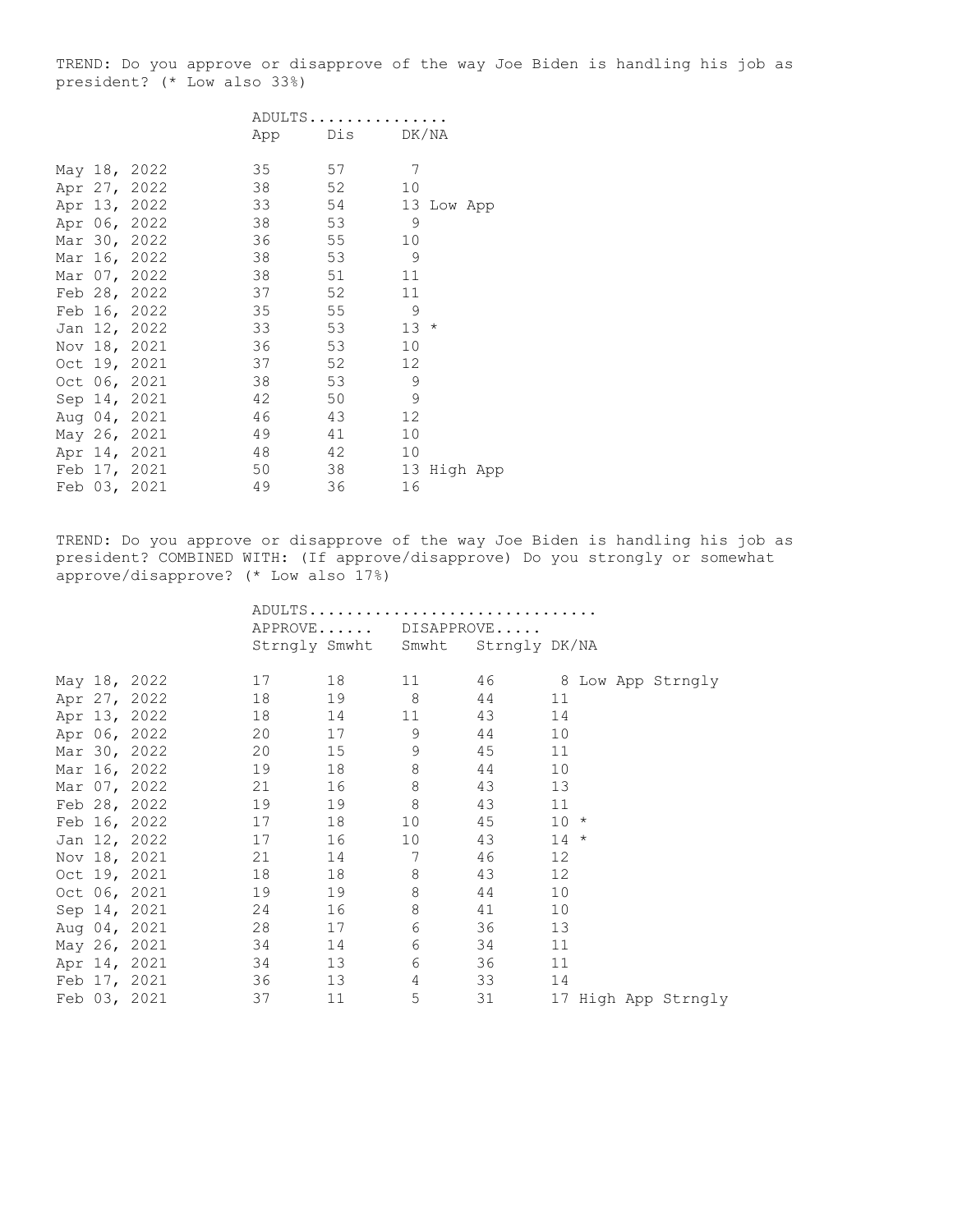TREND: Do you approve or disapprove of the way the Republicans in Congress are handling their job? (\* Low also 23%)

|  | ADULTS                                                                                                                                                                                                       |    |    |     |                                           |
|--|--------------------------------------------------------------------------------------------------------------------------------------------------------------------------------------------------------------|----|----|-----|-------------------------------------------|
|  | App                                                                                                                                                                                                          |    |    |     |                                           |
|  | 27                                                                                                                                                                                                           | 64 | 9  |     |                                           |
|  | 26                                                                                                                                                                                                           | 63 | 11 |     |                                           |
|  | 29                                                                                                                                                                                                           | 61 | 10 |     |                                           |
|  | 24                                                                                                                                                                                                           | 62 | 14 |     |                                           |
|  | 26                                                                                                                                                                                                           | 62 | 13 |     |                                           |
|  | 25                                                                                                                                                                                                           | 62 | 12 |     |                                           |
|  | 23                                                                                                                                                                                                           | 65 |    |     |                                           |
|  | 28                                                                                                                                                                                                           | 63 | 9  |     |                                           |
|  | 23                                                                                                                                                                                                           | 65 |    |     |                                           |
|  | 26                                                                                                                                                                                                           | 61 | 13 |     |                                           |
|  | 25                                                                                                                                                                                                           | 64 | 11 |     |                                           |
|  | 27                                                                                                                                                                                                           | 63 | 10 |     |                                           |
|  | 26                                                                                                                                                                                                           | 64 | 10 |     |                                           |
|  | May 18, 2022<br>Apr 27, 2022<br>Apr 06, 2022<br>Feb 16, 2022<br>Jan 12, 2022<br>Nov 18, 2021<br>Oct 19, 2021<br>Oct 05, 2021<br>Sep 14, 2021<br>Aug 04, 2021<br>May 26, 2021<br>Apr 14, 2021<br>Feb 03, 2021 |    |    | Dis | DK/NA<br>High App<br>12 Low App<br>$11 *$ |

TREND: Do you approve or disapprove of the way the Democrats in Congress are handling their job? (\* Low also 30%)

|  |              | ADULTS |           |                 |           |  |
|--|--------------|--------|-----------|-----------------|-----------|--|
|  |              | App    | Dis DK/NA |                 |           |  |
|  |              | 30     | 62        |                 |           |  |
|  | May 18, 2022 |        |           |                 | 7 Low App |  |
|  | Apr 27, 2022 | 31     | 60        | 10              |           |  |
|  | Apr 06, 2022 | 35     | 57        | 9               |           |  |
|  | Feb 16, 2022 | 31     | 59        | 10              |           |  |
|  | Jan 12, 2022 | 30     | 59        | $11 *$          |           |  |
|  | Nov 18, 2021 | 31     | 59        | 10              |           |  |
|  | Oct 19, 2021 | 30     | 60        | $10 *$          |           |  |
|  | Oct 05, 2021 | 30     | 63        | 7               | $\star$   |  |
|  | Sep 14, 2021 | 37     | 53        | 10 <sup>°</sup> |           |  |
|  | Aug 04, 2021 | 38     | 52        | 9               |           |  |
|  | May 26, 2021 | 43     | 47        | 10              |           |  |
|  | Apr 14, 2021 | 43     | 49        | 8               |           |  |
|  | Feb 03, 2021 | 44     | 46        | 10              | High App  |  |

TREND: If the election were today, would you want to see the Republican Party or the Democratic Party win control of the United States House of Representatives?

|  |              |     | ADULTS            |                   |
|--|--------------|-----|-------------------|-------------------|
|  |              | Rep | Dem               |                   |
|  |              |     | Party Party DK/NA |                   |
|  | May 18, 2022 | 47  | 42                | 12 High Rep Party |
|  | Apr 27, 2022 | 44  | 40                | 15                |
|  | Apr 06, 2022 | 44  | 43                | 13                |
|  | Feb 16, 2022 | 45  | 43                | 13                |
|  | Jan 12, 2022 | 43  | 42                | 16                |
|  | Nov 18, 2021 | 46  | 38                | 16                |
|  | Oct 05, 2021 | 46  | 43                | 11                |
|  | Sep 14, 2021 | 42  | 45                | 14                |
|  | Aug 04, 2021 | 42  | 45                | 13                |
|  | May 26, 2021 | 40  | 49                | 11 Low Rep Party  |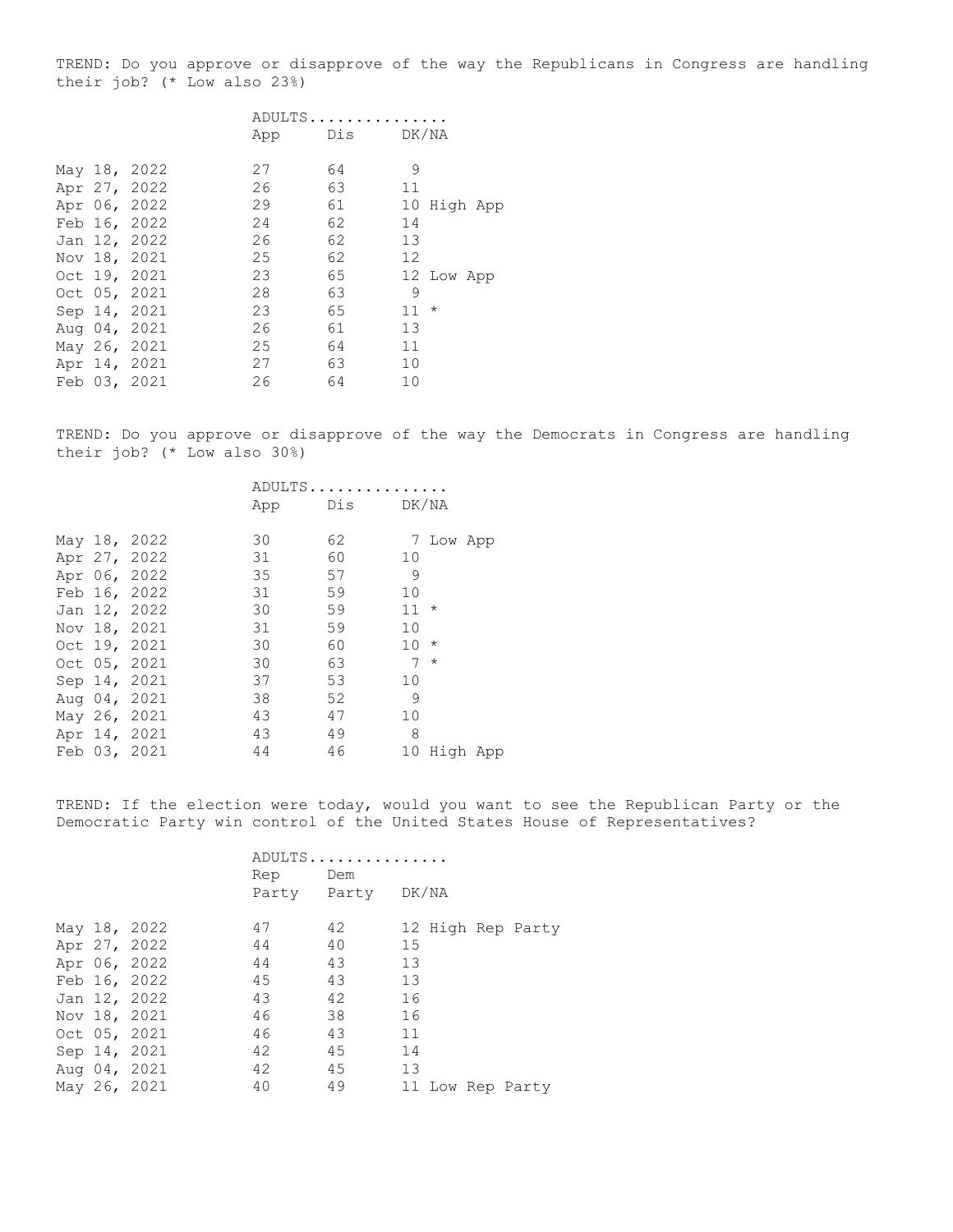TREND: If the election were today, would you want to see the Republican Party or the Democratic Party win control of the United States Senate?

|  |              | ADULTS |                   |                   |  |
|--|--------------|--------|-------------------|-------------------|--|
|  |              | Rep    | Dem               |                   |  |
|  |              |        | Party Party DK/NA |                   |  |
|  | May 18, 2022 | 48     | 43                | 10 High Rep Party |  |
|  | Apr 27, 2022 | 43     | 42                | 14 Low Rep Party  |  |
|  | Apr 06, 2022 | 46     | 44                | 11                |  |
|  | Feb 16, 2022 | 45     | 43                | 11                |  |
|  | Jan 12, 2022 | 45     | 41                | 14                |  |
|  | Nov 18, 2021 | 46     | 40                | 15                |  |

TREND: In general, how satisfied are you with the way things are going in the nation today; are you very satisfied, somewhat satisfied, somewhat dissatisfied, or very dissatisfied?

|  |              | ADULTS. |       |       |      |                        |
|--|--------------|---------|-------|-------|------|------------------------|
|  |              | Very    | Smwht | Smwht | Very |                        |
|  |              | sat     | sat   | dis   | dis  | DK/NA                  |
|  | May 18, 2022 | 3       | 16    | 24    | 56   | 1 Low Very+Smwht Sat   |
|  | Feb 16, 2022 | 2       | 22    | 28    | 46   | 2                      |
|  | Nov 18, 2021 | 3       | 22    | 24    | 50   |                        |
|  | Oct 06, 2021 | 5       | 23    | 24    | 48   |                        |
|  | Sep 14, 2021 | 3       | 26    | 24    | 46   |                        |
|  | Aug 04, 2021 | 5       | 30    | 24    | 38   | $\mathfrak{D}$         |
|  | May 26, 2021 | 6       | 31    | 24    | 38   | 2 High Very+Smwhat Sat |
|  | Apr 14, 2021 | 5       | 30    | 28    | 36   |                        |
|  | Feb 03, 2021 | 6       | 23    | 23    | 46   | 2                      |

TREND: Do you approve or disapprove of the way Joe Biden is handling the economy?

|  |              | ADULTS |               |    |           |  |
|--|--------------|--------|---------------|----|-----------|--|
|  |              |        | App Dis DK/NA |    |           |  |
|  | May 18, 2022 | 32     | 63            |    | 5 Low App |  |
|  | Apr 27, 2022 | 33     | 61            | 6  |           |  |
|  | Apr 06, 2022 | 35     | 59            | 6  |           |  |
|  | Mar 30, 2022 | 34     | 58            | 8  |           |  |
|  | Mar 16, 2022 | 34     | 58            | 7  |           |  |
|  | Feb 16, 2022 | 33     | 61            | 6  |           |  |
|  | Jan 12, 2022 | 34     | 57            | 9  |           |  |
|  | Nov 18, 2021 | 34     | 59            | 7  |           |  |
|  | Oct 06, 2021 | 39     | 55            | 6  |           |  |
|  | Sep 14, 2021 | 42     | 52            | 6  |           |  |
|  | Aug 04, 2021 | 43     | 48            | 9  |           |  |
|  | May 26, 2021 | 48     | 43            | 9  |           |  |
|  | Apr 14, 2021 | 50     | 42            | 8  | High App  |  |
|  | Feb 17, 2021 | 48     | 39            | 14 |           |  |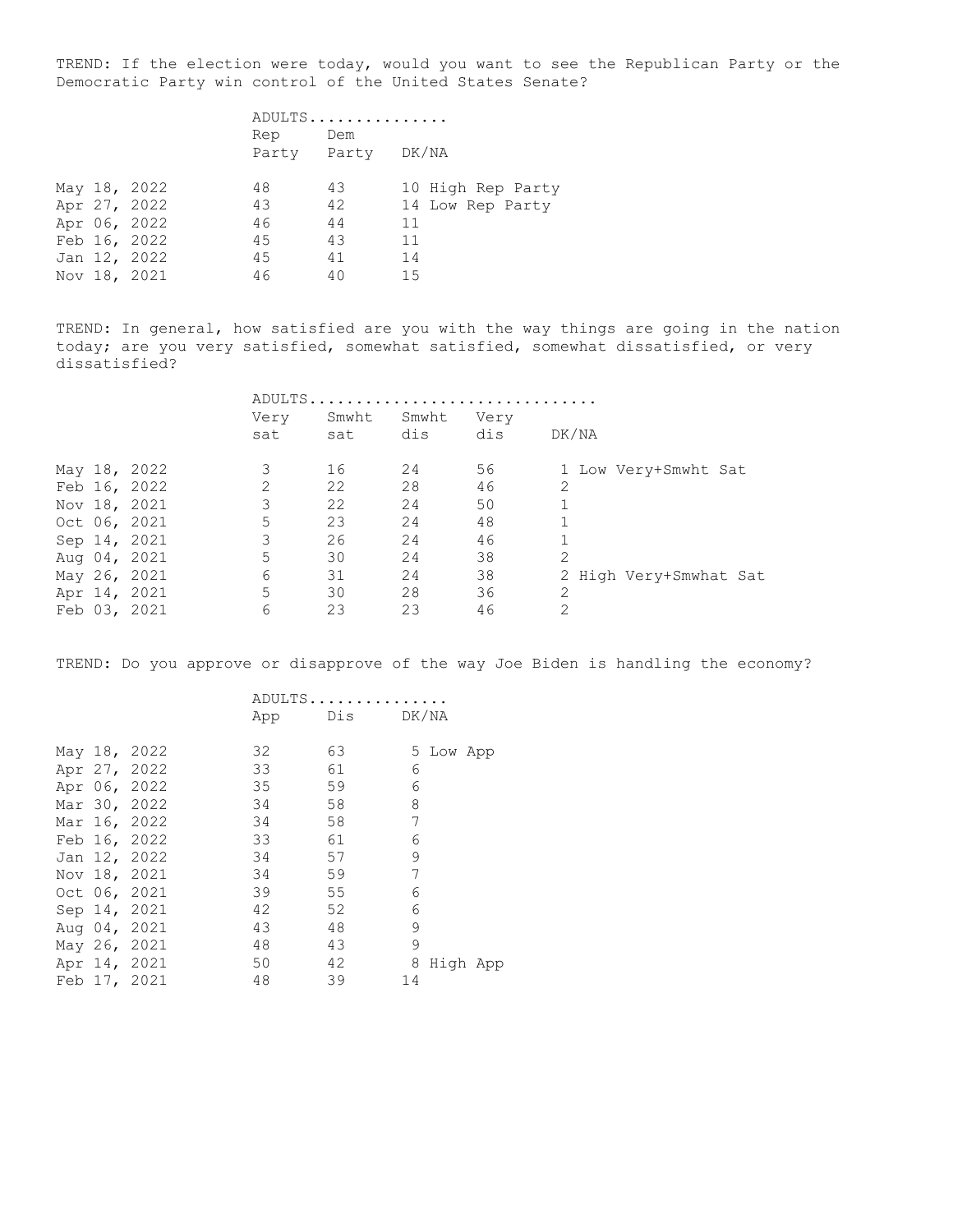TREND: Do you approve or disapprove of the way Joe Biden is handling the response to the coronavirus?

|  |              | ADULTS |     |       |         |          |
|--|--------------|--------|-----|-------|---------|----------|
|  |              | App    | Dis | DK/NA |         |          |
|  | May 18, 2022 | 48     | 47  | 5     |         |          |
|  | Apr 27, 2022 | 46     | 48  | 5     |         |          |
|  | Apr 06, 2022 | 48     | 47  | 5     |         |          |
|  | Mar 16, 2022 | 49     | 44  | 7     |         |          |
|  | Feb 16, 2022 | 43     | 53  | 4     |         |          |
|  | Jan 12, 2022 | 39     | 55  | 6     | Low App |          |
|  | Nov 18, 2021 | 45     | 50  | 6     |         |          |
|  | Oct 06, 2021 | 48     | 50  | 3     |         |          |
|  | Sep 14, 2021 | 48     | 49  | 4     |         |          |
|  | Aug 04, 2021 | 53     | 40  | 7     |         |          |
|  | May 26, 2021 | 65     | 30  | 5.    |         | High App |
|  | Apr 14, 2021 | 64     | 29  | 7     |         |          |
|  | Feb 17, 2021 | 58     | 32  | 10    |         |          |
|  | Feb 03, 2021 | 61     | 29  | 9     |         |          |
|  |              |        |     |       |         |          |

TREND: Do you approve or disapprove of the way Joe Biden is handling the situation at the Mexican border?

|  |              | ADULTS |     |       |  |
|--|--------------|--------|-----|-------|--|
|  |              | App    | Dis | DK/NA |  |
|  | May 18, 2022 | 28     | 58  | 14    |  |
|  | Apr 27, 2022 | 27     | 60  | 13    |  |
|  | Oct 06, 2021 | 23     | 67  | 11    |  |
|  | Apr 14, 2021 | 29     | 55  | 1.5   |  |

TREND: Do you approve or disapprove of the way Joe Biden is handling the response to Russia's invasion of Ukraine? (\* Low also 39%, \*\* High also 44%)

|  |              | ADULTS |     |            |  |  |
|--|--------------|--------|-----|------------|--|--|
|  |              | App    | Dis | DK/NA      |  |  |
|  | May 18, 2022 | 44     | 50  | 7 High App |  |  |
|  | Apr 27, 2022 | 42     | 50  | 8          |  |  |
|  | Apr 13, 2022 | 39     | 48  | 14 Low App |  |  |
|  | Apr 06, 2022 | 42     | 50  | 8          |  |  |
|  | Mar 30, 2022 | 44     | 45  | $12**$     |  |  |
|  | Mar 16, 2022 | 42     | 49  | -9         |  |  |
|  | Mar 07, 2022 | 42     | 45  | 13         |  |  |
|  | Feb 28, 2022 | 39     | 47  | $14 *$     |  |  |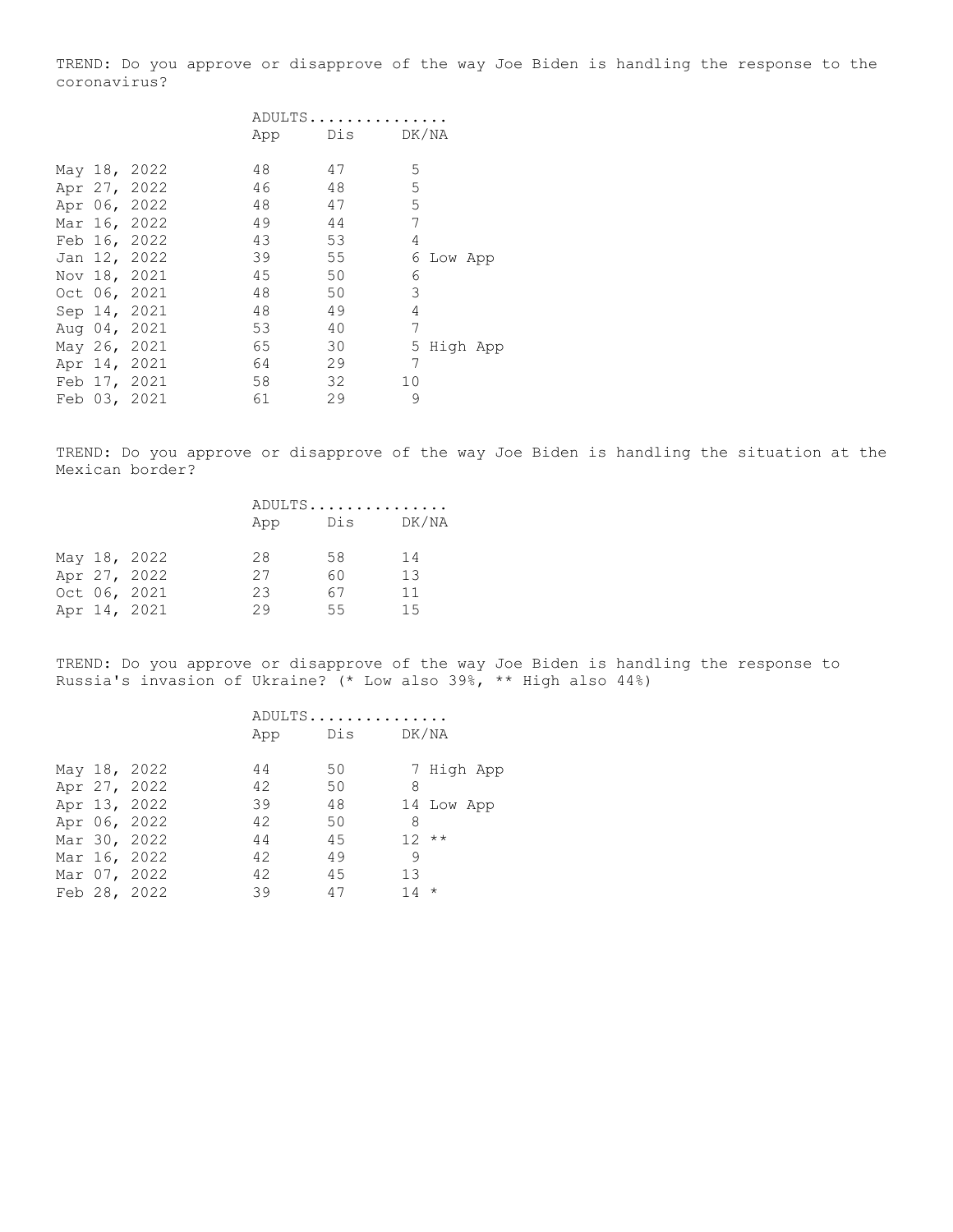TREND: In your opinion, what is the most urgent issue facing the country today: Russia's invasion of Ukraine, COVID-19, inflation, climate change, health care, racial inequality, immigration, election laws, abortion, gun violence, or crime?

|                      | ADULTS |        |
|----------------------|--------|--------|
|                      | May 18 | Apr 27 |
|                      | 2022   | 2022   |
| Russia/Ukraine       | 6      |        |
| $COVID-19$           | 2      | 3      |
| Inflation            | 33     | 31     |
| Climate change       | 6      | 6      |
| Health care          | 6      | 6      |
| Racial inequality    | 5      | 6      |
| Immigration          | 7      | 10     |
| Election laws        | 8      | 8      |
| Abortion             | 11     | 5      |
| Gun violence         | 5      | 5      |
| Crime                | 4      | 5      |
| SOMETHING ELSE (VOL) | 6      | 6      |
| DK/NA                | 2      | 3      |
|                      |        |        |

TREND: Would you describe the state of the nation's economy these days as excellent, good, not so good, or poor?

|  |              |                | ADULTS |        |      |                    |
|--|--------------|----------------|--------|--------|------|--------------------|
|  |              |                |        | Not so |      |                    |
|  |              | Exclnt         | Good   | Good   | Poor | DK/NA              |
|  | May 18, 2022 | 2              | 17     | 34     | 46   | 1 Low Exclnt+Good  |
|  | Apr 27, 2022 |                | 21     | 36     | 40   |                    |
|  | Apr 06, 2022 | 2              | 23     | 31     | 43   | 2                  |
|  | Feb 16, 2022 | 2              | 20     | 35     | 42   |                    |
|  | Jan 12, 2022 | 2              | 26     | 35     | 35   | 2                  |
|  | Nov 18, 2021 | 2              | 23     | 35     | 39   | $\mathbf{1}$       |
|  | Oct 20, 2021 |                | 23     | 37     | 37   | $\overline{2}$     |
|  | Oct 06, 2021 | 2              | 27     | 35     | 34   | $\overline{2}$     |
|  | May 26, 2021 | $\overline{2}$ | 36     | 36     | 23   | 3 High Exclnt+Good |
|  | Apr 14, 2021 | 3              | 32     | 40     | 23   | 2                  |
|  | Feb 05, 2021 | 3              | 23     | 44     | 27   | 3                  |

TREND: Would you describe your financial situation these days as excellent, good, not so good, or poor?

|  |              |             |    |        | ADULTS |       |
|--|--------------|-------------|----|--------|--------|-------|
|  |              |             |    | Not so |        |       |
|  |              | Exclnt Good |    | Good   | Poor   | DK/NA |
|  |              |             |    |        |        |       |
|  | May 18, 2022 | 11          | 47 | 28     | -1.3   |       |
|  | Apr 06, 2022 | 11          | 53 | 21     | 13     |       |
|  | Feb 16, 2022 | 13          | 55 | 22     |        |       |
|  | Nov 18, 2021 | 12          | 53 | 23     | 1 N    |       |
|  |              |             |    |        |        |       |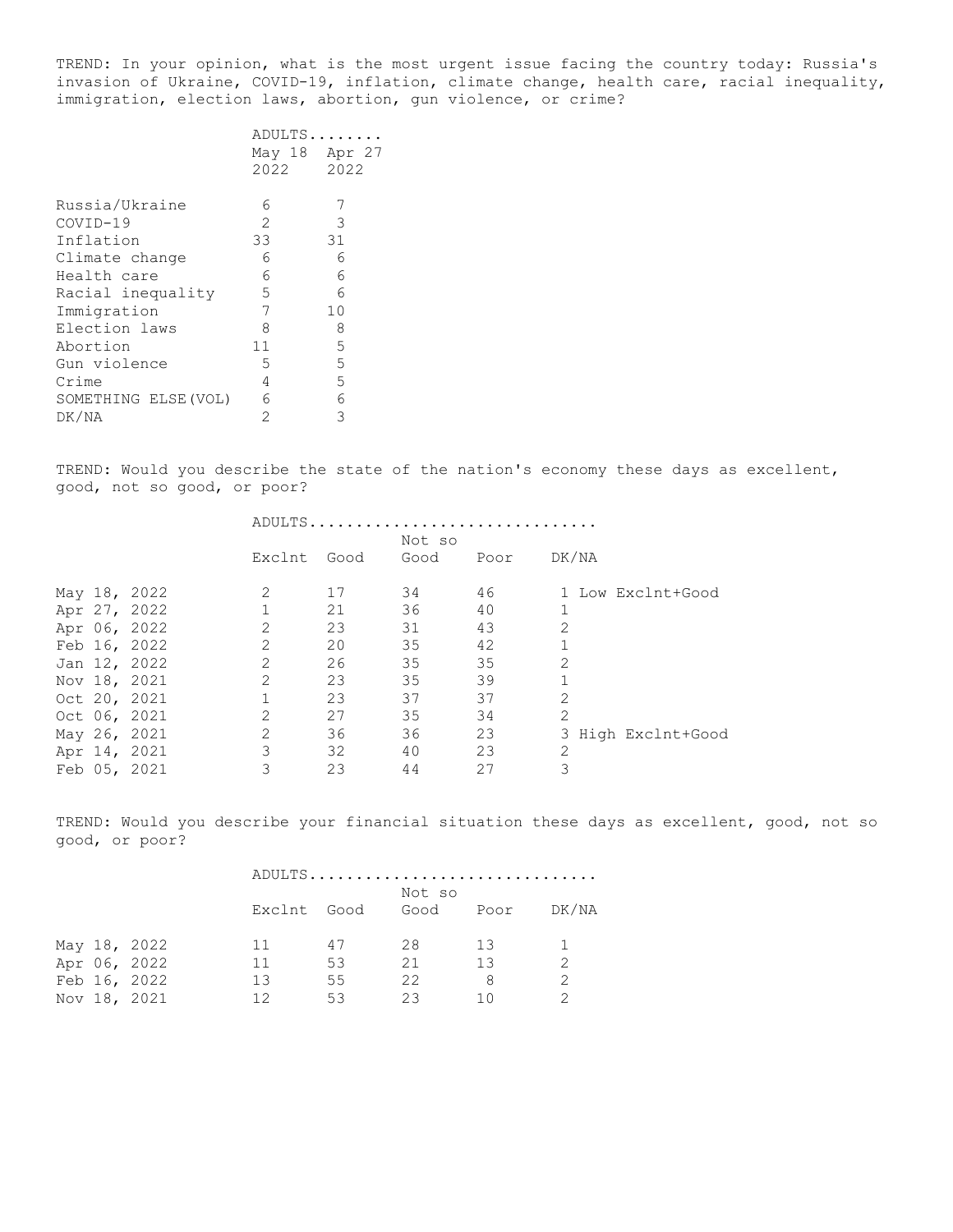TREND: As you think about your financial situation, which one of the following economic issues worries you the most right now; the price of gas and consumer goods, your job situation, the stock market, or the cost of housing or rent?

|  |              |    |  | Gas/ Your Stock Housing SMTHNG<br>Goods Job Market Rent ELSE DK/NA |  |
|--|--------------|----|--|--------------------------------------------------------------------|--|
|  | May 18, 2022 | 55 |  | 4 10 26 2                                                          |  |
|  | Apr 06, 2022 | 59 |  | 25                                                                 |  |

TREND: How closely have you been following news about Russia's invasion of Ukraine; very closely, somewhat closely, or not too closely?

|  |              |                    |    | ADULTS                        |  |
|--|--------------|--------------------|----|-------------------------------|--|
|  |              | Very Smwht Not too |    | Closely Closely Closely DK/NA |  |
|  | May 18, 2022 | 39                 | 41 | 20                            |  |
|  | Apr 13, 2022 | 50                 | 36 | -1.3                          |  |
|  | Mar 16, 2022 | 52                 | 37 | 11                            |  |

TREND: Do you think the United States is doing too much, too little, or about the right amount to help Ukraine?

|              | Too          | Too |    |                                                  |
|--------------|--------------|-----|----|--------------------------------------------------|
| May 18, 2022 | -21 -<br>7   | 29  | 42 | 8<br>11                                          |
|              | Feb 28, 2022 |     | 45 | ADULTS<br>About<br>Much Little Right DK/NA<br>37 |

TREND: Do you approve or disapprove of the way the United States Supreme Court is handling its job?

|  |              |     | ADULTS |       |  |  |
|--|--------------|-----|--------|-------|--|--|
|  |              | App | Dis    | DK/NA |  |  |
|  | May 18, 2022 | 40  | 52     | 8     |  |  |
|  | Feb 17, 2022 | 40  | 47     | 13    |  |  |
|  | Sep 15, 2021 | 37  | 49     | 14    |  |  |
|  | Mar 05, 2003 | 56  | 28     | 17    |  |  |

TREND: In general, do you think that the Supreme Court is mainly motivated by politics or mainly motivated by the law?

|  |              | ADULTS        |     |       |
|--|--------------|---------------|-----|-------|
|  |              | Mainly Mainly |     |       |
|  |              | Pol           | Law | DK/NA |
|  |              |               |     |       |
|  | May 18, 2022 | 63            | 32  | .5    |
|  | Feb 17, 2022 | 61            | 32  |       |
|  | Nov 19, 2021 | 61            | 32  |       |